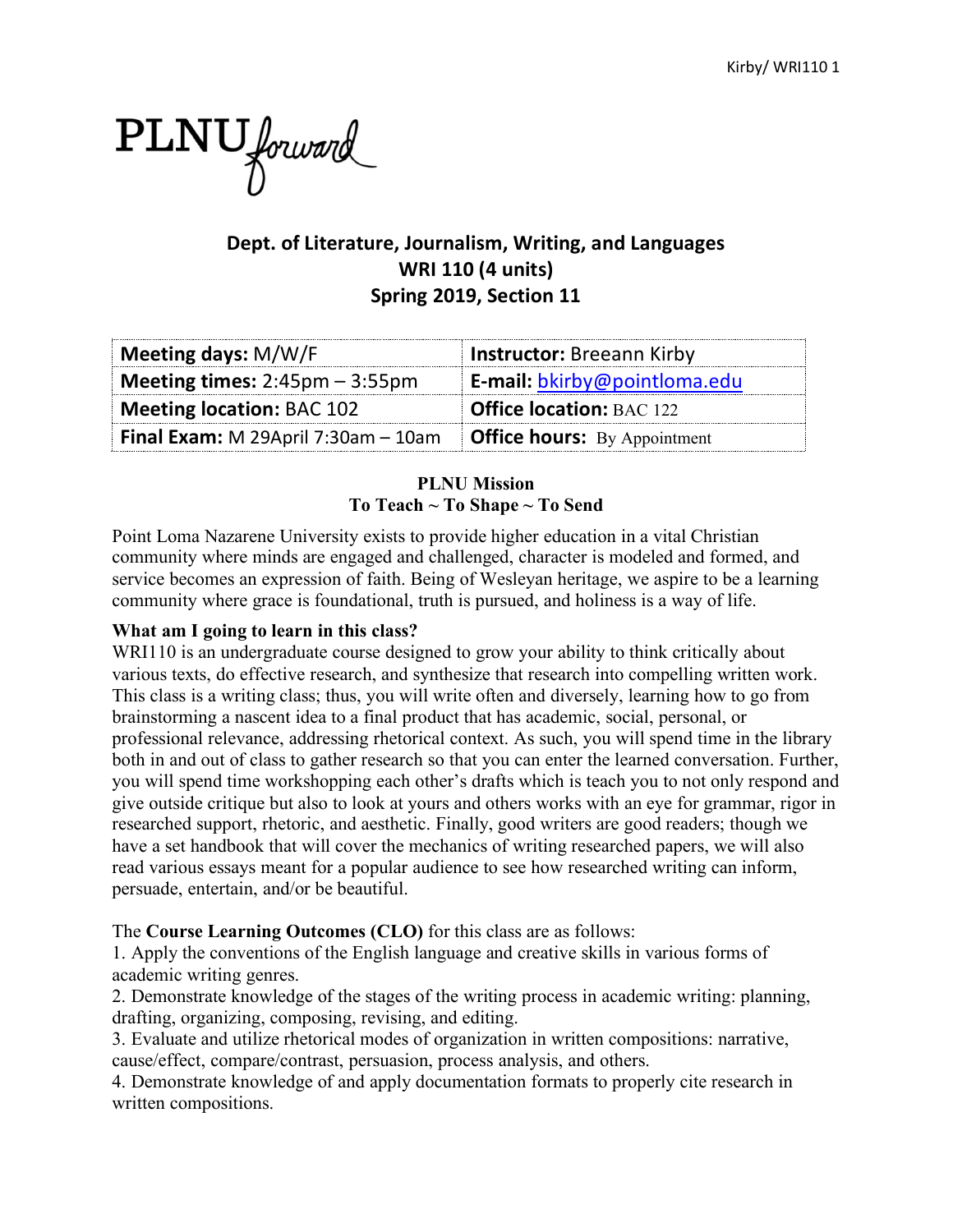5. Critically analyze writing to determine point-of-view, tone, purpose, audience, and theme to enable reflection and response in written compositions.

#### **Why do I have to take this class?**

The short answer is that you need this class or one like it to graduate. The better answer is that this class will make you a better critical thinker and writer—skills you can take from the classroom into many areas of your life. Being able to read, analyze, synthesize, and write effectively gives you agency<sup>1</sup> in whatever field you may enter.

#### The longer and more official answer is that

*this course is one of the components of the General Education Program (GELO) at Point Loma Nazarene University, under the category of Developing Cognitive Abilities. By including this course in a common educational experience for undergraduates, the faculty supports the pursuit of personal awareness and skill development, focusing on the analytical, communicative, and quantitative skills necessary for successfully living in society.*

#### **Are there any resources I can use online and/or on campus to help me?**

Yes. The following are a few of my favorites.

**The Writers' Studio** is located in Bond Academic, room 159 http://www.pointloma.edu/experience/academics/schools-departments/departmentliterature-journalism-modern-languages/writers-studio.

**The Library** has not only many books but also databases that allow you to do specific searches for any topic you want. Further, it also contains very helpful librarians who can assist you.

**Canvas** will contain this syllabus, the assignments, some readings, and other fun sundries throughout the semester. Sometimes you might have to print them for class. Please check Canvas regularly.

**OneLook** is an online database of dictionaries www.onelook.com.

**Wikipedia** is an online encyclopedia www.wikipedia.org. Though this site can have errors from time to time, it is a wonderful place to look up any person, place, or event you encounter in your reading that you do not know. While I love Wikipedia for its ability to quickly provide information, DO NOT use this as a source for your papers. **Me** I am available to answer any questions you may have. You can schedule appointments to see me in class or email me—**please include "WRI 110" in the subject** line of your emails to me.

### **What if I turn in a late assignment?**

If you turn in a late assignment, you risk negating your contract. We will talk about this further as a class. Here is a space for you to make notes on what we decide:

 $1$ <sup>1</sup> The ability to act with power and authority.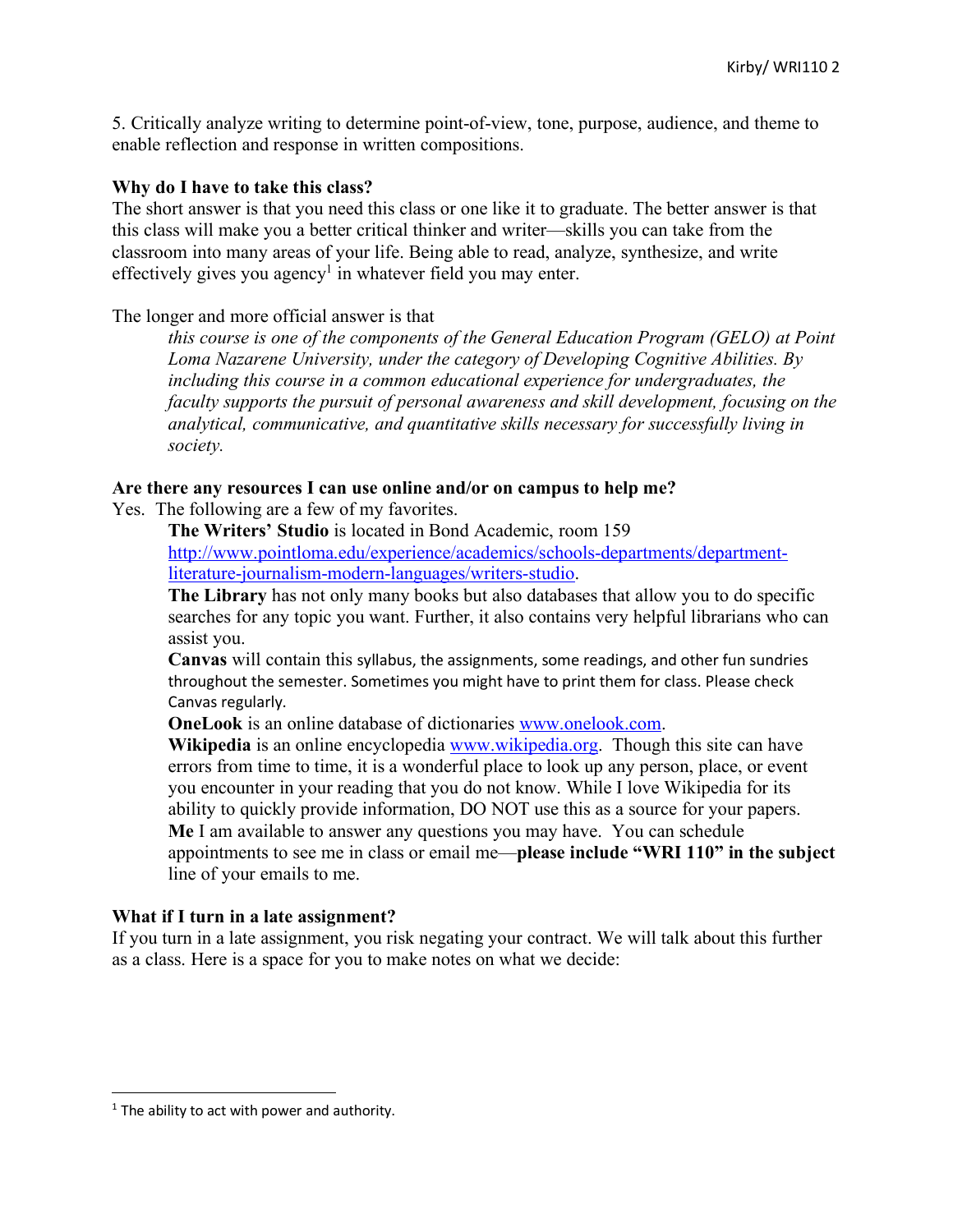### **What if you don't accept an assignment?**

If your assignment does not meet the standard of our contract, I will hand it back to you. You will then have until the next class period to revise it to meet contract.

#### **What if I don't turn in an assignment at all?**

I will still like you. However, failing to do assignments (or adequately revising any ones I request) will result in a voided contract and a letter grade of D or F for the course.

#### **What if I have to miss a class?**

You must attend class to pass the class. However, I do understand that emergencies do come up. If you do choose to miss class, you are responsible for the material covered and assignments given. You must get this information from another *student* (not your instructor). Class work is a privilege for those students who choose to come to class. They may decide to share what we did with you if you ask nicely. Also, you must be prepared for the next class you attend. "I didn't know what to do because I missed last class" is not an acceptable excuse.

### As PLNU notes,

*Regular and punctual attendance at all classes is considered essential to optimum academic achievement. If the student is absent from more than 10 percent of class meetings, the faculty member can file a written report which may result in de-enrollment. If the absences exceed 20 percent, the student may be de-enrolled without notice until the university drop date or, after that date, receive the appropriate grade for their work and participation.* 

See Academic Policies in the Undergraduate Academic Catalog.

You may be absent **three class sessions without question**. Wise students will not use up allowable absences early-on for fickle purposes, however. A total of four **absences** may result in a letter's reduction in the course grade. A total of eight absences may result in failure of the course. Three times of arriving late or exiting class early will equal one absence. You should not depend on doctors' or deans' excuses to bail you out. The built-in allowances are there to cover such needs, so plan carefully and do not use up your allowed absences early in the semester. **Please talk to me and e-mail me about extended illness, emergencies and absence for official university business.** Students in traveling groups that **represent the university** should meet with me during the first week of classes to review the group's travel schedule and its impact in WRI 110. Students who are absent from six class sessions within the first five weeks (without legitimate reasons communicated promptly to the professor via e-mail) should expect to be **automatically and officially de-enrolled** from the course. I warn students via e-mail of impending de-enrollment after five absences.

Distracting and disruptive behavior will be considered an absence.

### **What if I want to use other people's writing in my writing?**

As Solomon wisely noted, "There is nothing new under the sun." Thus, it is perfectly okay to reference other texts (written or visual) in your own writing. However, you must give credit to any ideas or sentences that are not originally yours or aren't common knowledge. To omit doing this action is an act of plagiarism. Writing is often collaborative, and writers share and borrow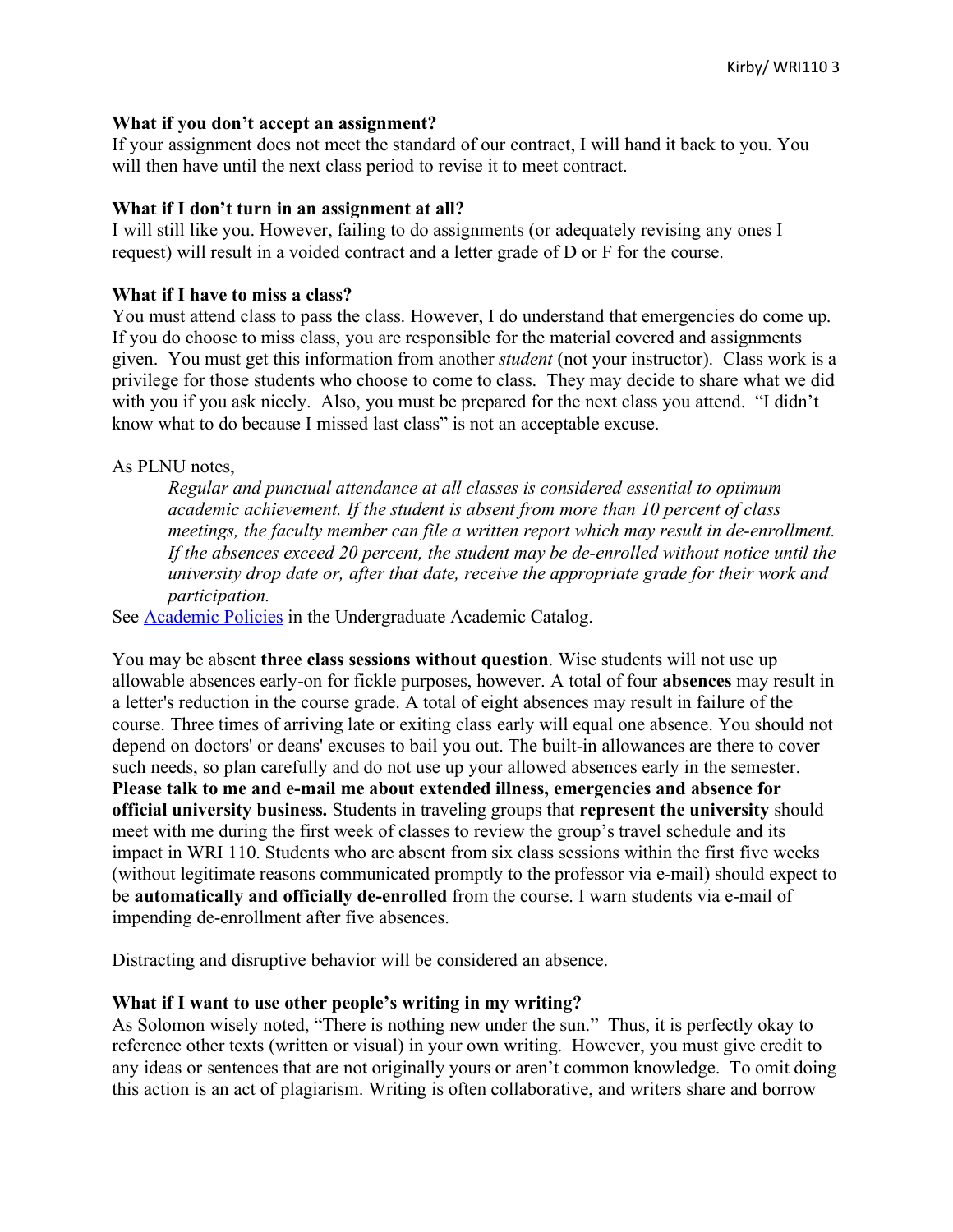from each other all the time (just as I did from other PLNU faculty when I wrote this syllabus). There are ways to do this that are acceptable (such as taking suggestions from a professor or a peer), but there are also ways to use other people's ideas or words in a way that is considered plagiarism (such as passing off somebody else's work—even just a sentence—as your own). We will discuss this further in class.

Plagiarism of any kind will not be tolerated. Any word or idea that is not your own must be cited correctly. As explained in the University Catalog,

*academic dishonesty is the act of presenting information, ideas, and/or concepts as one's own when in reality they are the results of another person's creativity and effort. Violations of academic honesty include cheating, plagiarism, falsification, aiding academic dishonesty, and malicious interference. A faculty member who believes a situation involving academic dishonesty has been detected may assign a failing grade for a) that particular assignment or examination, and/or b) the course following the procedure in the university catalog. A student remains responsible for the academic honesty of work submitted in PLNU courses and the consequences of academic dishonesty beyond receipt of the final grade in the class and beyond the awarding of the diploma. Ignorance of these catalog policies will not be considered a valid excuse or defense. Students may not withdraw from a course as a response to a consequence. Students may appeal using the procedure in the university catalog.*

See Academic Policies for further information.

If you aren't sure if you are plagiarizing (you sweet, naïve thing), check out the information on the university cheating and plagiarism policy at http://catalog.pointloma.edu/content.php?catoid=8&navoid=864

Or you can visit PLNU's library which also has an excellent tutorial on how to avoid plagiarism.

Finally, you can always talk to me.

### **Will you assign extra credit?**

During a given semester, opportunities for extra credit may arise. These assignments are often difficult. These tasks give you a chance to make up elements of our contract; therefore, they require *extra* effort.

### **How do I contact you?**

At the top of the syllabus, all of my contact information is listed. In the subject line of your email, please indicate WRI 110.

### **What if I need some extra help in your class?**

While all students are expected to meet the minimum academic standards for completion of this course as established by the instructor, students with disabilities may request academic accommodations. At Point Loma Nazarene University, students must request that academic accommodations by filing documentation within the first two weeks of class with the Disability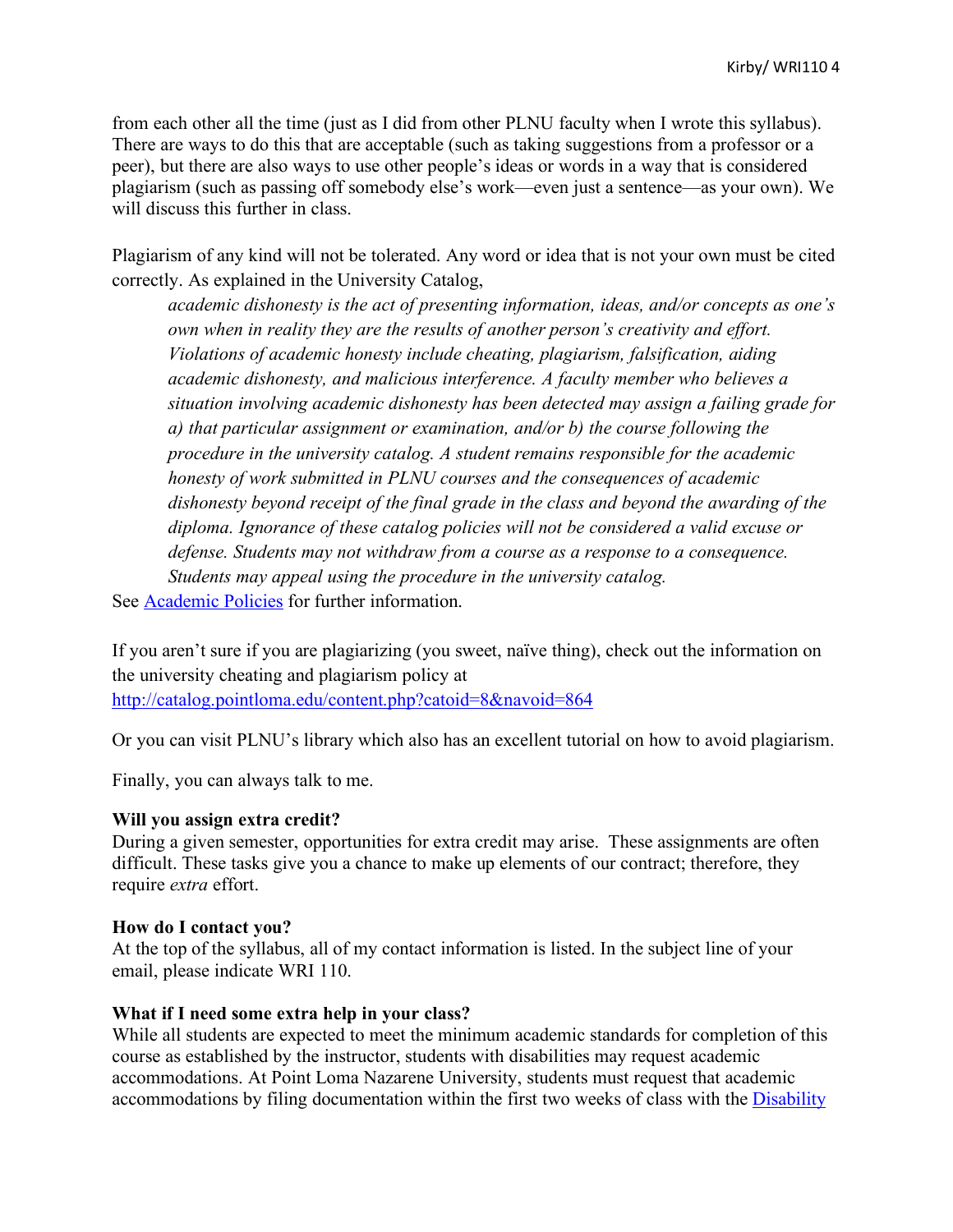## Resource Center (DRC) (http://www.pointloma.edu/experience/offices/administrative-

offices/academic-advising-office/disability-resource-center), located in the Bond Academic Center. Once the student files documentation, the Disability Resource Center will contact the student's instructors and provide written recommendations for reasonable and appropriate accommodations to meet the individual needs of the student. This policy assists the university in its commitment to full compliance with Section 504 of the Rehabilitation Act of 1973, the Americans with Disabilities (ADA) Act of 1990, and ADA Amendments Act of 2008, all of which prohibit discrimination against students with special needs and guarantees all qualified students equal access to the benefits of PLNU programs and activities.

Students have the right to appeal decisions regarding academic accommodations. In order to provide prompt and equitable resolution, the student must submit a written or verbal statement to the Director of Academic Advising who will conduct the appeal process in consultation with the Vice President for Student Development.

You can contact the DRC by phone at 619-849-2486 or by e-mail at <u>DRC@pointloma.edu</u>.

#### **What do I have to buy for this class?**

1. Bullock, Richard, Michal Brody, and Francine Weinberg. *The Little Seagull Handbook.*  Norton, 2017.

ISBN: 978-0-393-60264-7

- 2. Booth, Wayne, et al. *The Craft of Research, 4th Edition.* University of Chicago Press, 2016. ISBN: 978-0-226-23973-6
- 3. Printouts from Canvas as well as your essays— plan accordingly
	- a. You will make copies of your Researched Final Essay for the class to workshop
	- b. Part of your grade will be printing out some essays on Canvas, annotating them, and turning them in to me.
- 3. Pocket folder (not a three-ring binder) to turn in your work.
- 4. Various office supplies (highlighters, pens, stapler, Scotch tape, paper for notes)

*\*\*In the interest of lightening the financial burden of college education, I have placed our additional readings on Canvas rather than constructing a course reader. It is your responsibility to PRINT these texts out for annotation purposes and bring them to class. Point Loma Nazarene University, as a non-profit educational institution, is entitled by law to use materials protected by the US Copyright Act for classroom education. However, any use of those materials outside the class may violate the law.\*\**

#### **How do I pass this class?**

- 1. Come to class
- 2. Do all the assignments
- 3.Turn them in on time

#### **What specifically does that look like?**

PLNU requires each of you to perform a minimum of work in order to be granted proficiency in this course. To gain that proficiency, the university requires that you write a minimum number of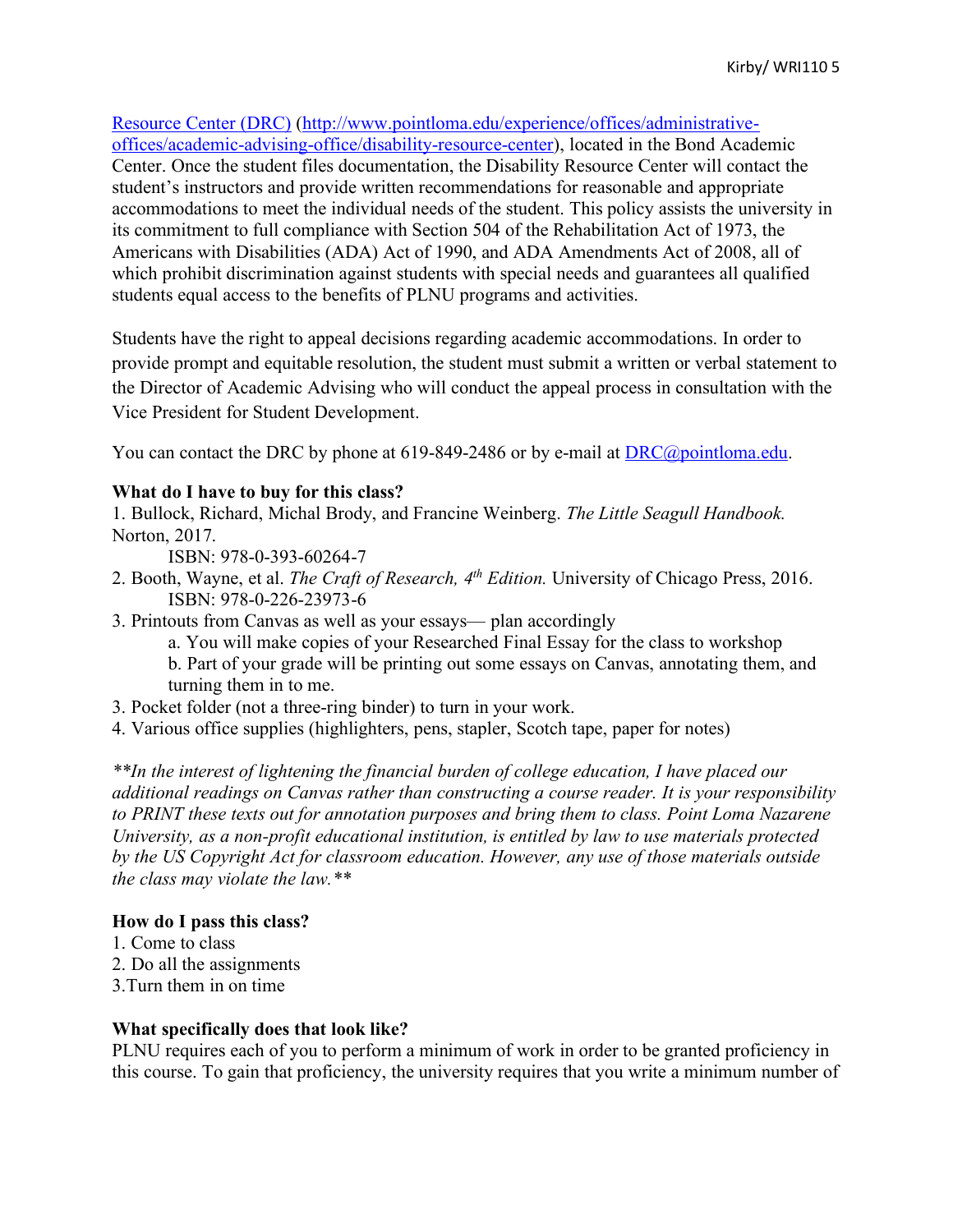pages over the course of the semester, culminating in a research paper that makes an original argument. The university also cares a lot about your grammar and sentence-level proficiency.

That's a lot to pack into a semester course that meets for about an hour a few days a week. But we're going to give it the clichéd good college try. How we will meet PLNU's standards is by writing often. Writing skill is like a human muscle, if you exercise it regularly, it gets strong and doing the work gets easier. So we will chip away at that page requirement week by week by writing smaller essays (some 1 paragraph, others 3 pages) that will build your writing muscle towards the final research paper.

Some of the writing will be your thinking about how to do research and evaluate whether or not a source is credible, some will be thinking about how you put your ideas down on paper. That last one is the hard part: getting good ideas on paper. I emphasis revision and process because most of us need to produce what Anne Lamott calls "shitty first drafts" before we can see where our ideas need work. You will write a lot of "shitty first drafts" in this class. And you will help each other find the good ideas, the clever sentences within those drafts, and solid descriptions, turning those first drafts into coherent and engaging final products. In those initial versions of a paper, you may not have perfect grammar, that's okay—no writer ever does. In the process of revision, the grammar gets cleaned up.

Writing is less like chipping away at a marble sculpture to reveal a finished piece and more like a caterpillar transforming into a butterfly: the end product may look nothing like your first draft. But the first draft carried all the source ideas (the DNA if you will) that lets you break your essay down to goo and rebuild it as a butterfly.

If you look through the schedule, you'll see a lot of **DUE** dates. This isn't to scare you but to let you know the pacing of the writing. Some assignments have more than one due date. The first date is for you to turn in something that you think is the best you could do while the second date is for a final submission after you've worked with your peers on it.

### **So does this mean that my first drafts can be some stream of consciousness string of text I wrote during chapel right before class?**

Nope. That is not a first draft. That is what my writer friend calls "draft 0" and I call "spew." That in-chapel, quick putting down of your ideas is a NECESSARY part of writing, but not the "shitty first draft" that others can work with. Going back to our caterpillar/butterfly analogy: a caterpillar may look nothing like a butterfly, but it's still a viable organism—it can live and breathe on its own. Your first draft needs to look like a caterpillar.

# **Okay that's all fancy words and images but what does that practically look like in my busy life as a college student? What's the bare minimum I can get away with in a draft?**

Unless done in class, you first draft needs to be

- a. Typed and double spaced in MLA format (we'll discuss MLA in class);
- b. Demonstrate you have been thinking about the problem/topic you are writing about;
- c. Be free of typos.

### **Ha! So I do have to have perfect grammar in my first draft!**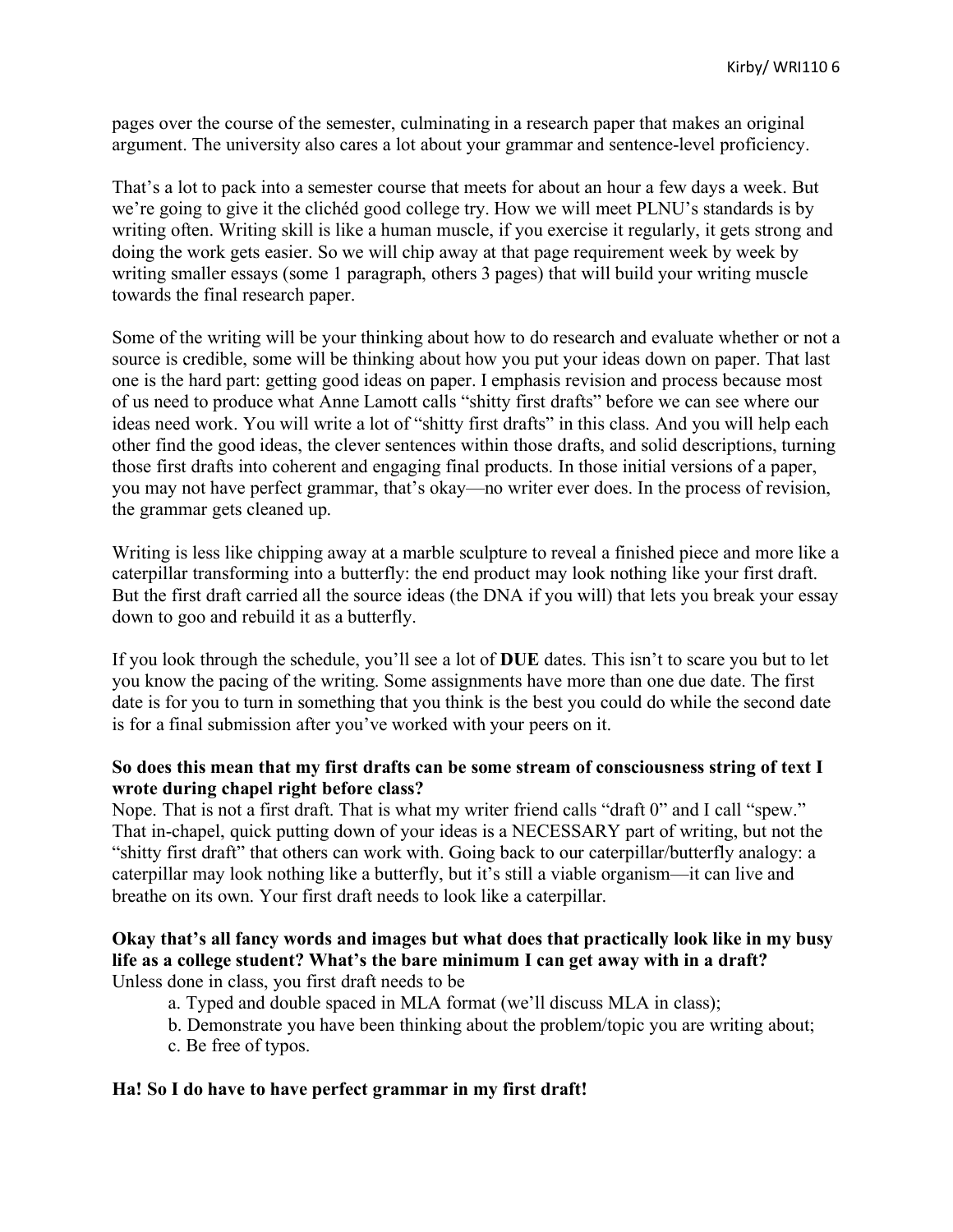No. Typos are not grammar mistakes. Typos are ignoring the things that you already do proficiently in your writing on social media, email, and texting. Things like not putting a period at the end of a sentence Or not capitalizing my name, which is breeann Kirby. Or when you are writing.<sup>2</sup> You need to have complete thoughts. Typos are one of my HUGE pet peeves. They are not just mistakes for me but a sign of disrespect to me and your peers who will be working with your writing. Most typos can be easily caught if you read through your paper at least once before you turn it in (pro tip: read your paper out loud. You'll catch a lot of stuff that way.) Because no one is a perfect proofreader, I will allow one typo every page (meaning if you have a five-page paper, you may have up to five typos total on any of the pages in that work).

### **What are the specific assignments?3**

- **\*Interesting Things (5%):** You will bring me something you think is interesting each week. You will describe (summarize) what the thing is and why it is interesting. You will then use this skill and possibly some of the sources to create a more formal annotated bibliography containing 10 or more interesting things.
- **Skill-Building Essays (50%):** You will be assigned various short papers throughout the course of the class. These papers will range from one paragraph to 3 pages each and will cover specific writing and thinking skills you will be practicing at that time.

**Skill Stories (7)** You will write seven short (about 100 words each) true stories about how you solved a specific problem in your life.

**PBJ** You will describe how to make a PBJ sandwich.

**Contract** You will write a contract for your grade in WRI110.

**How Do I** You will describe how to do something.

**Citation Scavenger Hunt** You will write a short analysis of the sources used in an essay.

**WebQuest** You will write a short essay about a topic using supplied sources as support, evaluating the quality of those sources.

**Hot Dog/Sandwich** You will convince me whether a hotdog is a sandwich or not. **Stereotypical Jesus** You will defend whether or not you want to stay in stereotypical heaven with stereotypical Jesus.

**Get Angry** You will explain a situation that makes you angry and posit a solution.

**\*Tear Gas** You will defend whether or not tear gas was a necessary action by the border patrol last fall when migrants attempted to cross the border.

**Project Proposal Paper** Drawing from your interesting things, you will choose at least three of your sources to explain how your argument fits into their

conversation about your topic. Finally, you will propose a thesis based on your preliminary research. This thesis can be revised later.

**\*Description Essay** You will write a creative description of yourself that starts with the five words "I am a person who."

**Reflection Essay** You will reflect in a short essay about your growth as a writer and thinker this semester.

**Draft of Academic Research Paper (5%)** This paper is the exception to short essays. For best success on your Research Paper, having more writing on this draft is better.

 <sup>2</sup> Note the three typos here.

 $3 *$  denotes an A-grade assignment.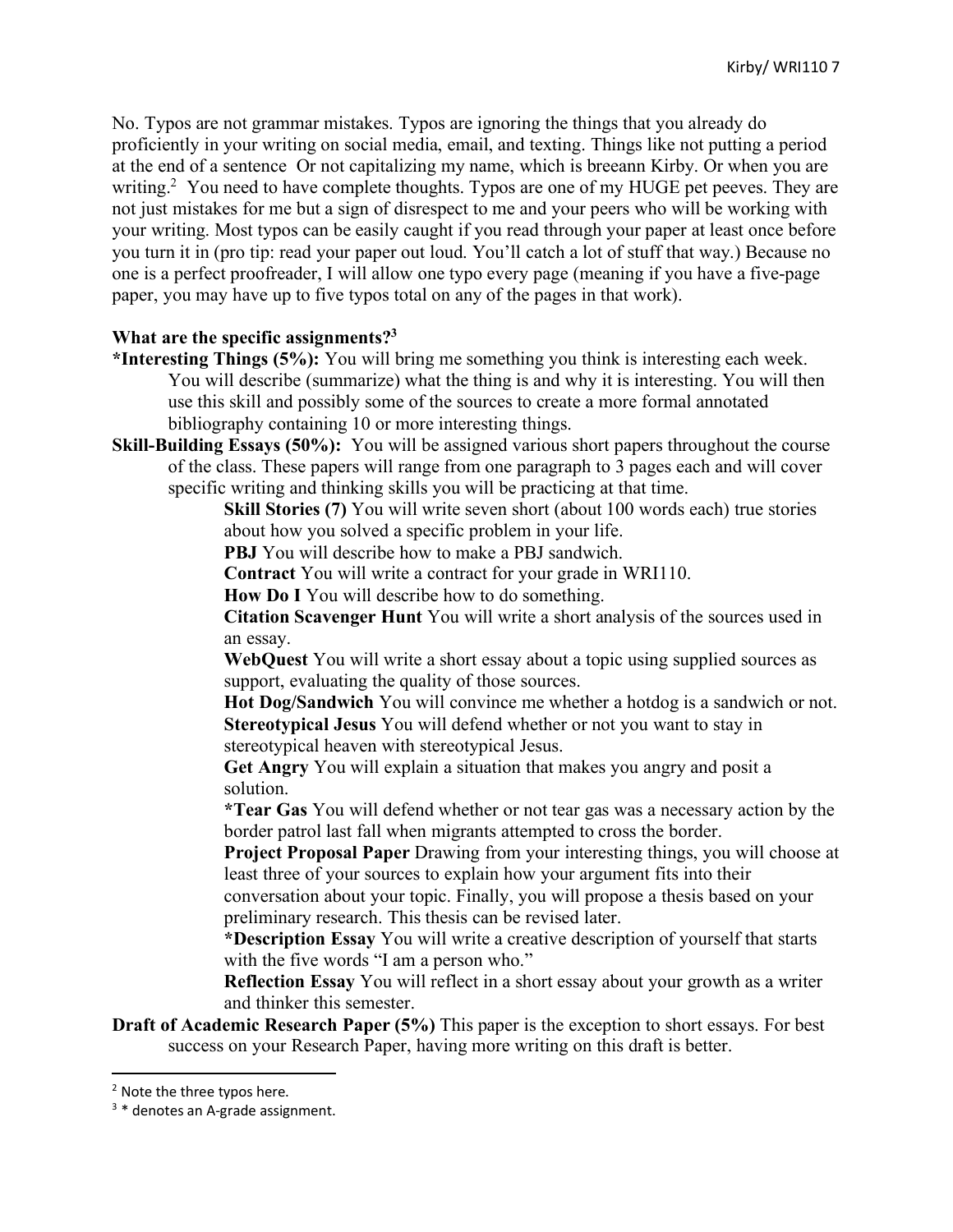- **Portfolio of Work (5%)** You will save EVERY bit of writing and revision you've done in this class, organize it by date and submit it at the final as a portfolio of your work and progress as a writer. If you want to know what you need to put in the portfolio, look at the assignments listed on this page.
- **Annotated Bibliography (5%):** You will formally present 10 interesting things that are connected to your research ideas.
- **Research Paper (10%):** Your 12- to 14-page research paper will be modeled on a style of essay you've encountered in the real world, making an argument and presenting the reasoning behind your thoughts about whatever interesting issue you have chosen. For this essay, you will continue to use MLA format, incorporating sources with both quotations and paraphrases. Although the number and type of sources you use will vary, I will expect you to cite at least 12 sources for the paper (10 of which must be peer-reviewed), or roughly one source per page. You will use the sources you will have gathered in your interesting things and bibliography as well as thoughts generated throughout the class. Further instructions are on Canvas.
- **Final Exam (10%):** PLNU requires that you demonstrate your skills in essay crafting and grammar mastery in an in-class, timed, final exam. Successful completion of this class requires taking the final examination on its scheduled day. The final examination schedule is posted at the top of this syllabus. No requests for early examinations or alternative days will be approved. I will inform you where we will be taking the exam as we get closer to the end of the semester.
- **Class Participation (10%):** Because writing is a process, you must engage in that process to get anything out of it; meaning, you must interact with the instructor and the other students every class session. You must talk and offer considered feedback in workshops to participate. If you wish to earn your participation grade, you must have a good attitude; you must read all of the readings; and you must speak out. Make it your goal to come up with one good thought for every class and to share it. By doing so, you will be prepared for any reading quizzes I will give. **Also, you must turn off your electronics when you enter the classroom; use of electronics will not be permitted unless you have an academic accommodation.**

Further, sometimes I may SPEAK information in class that is important. It is your responsibility as an active class participant to take notes. I often will use class discussion as a place to clarify how to do a certain writing assignment. This discussion may not appear on Canvas or a PowerPoint presentation. Thus, your taking good notes is important for your success in the class.

Much of the work we will do in this class is cooperative. You should think of all your writing and speaking for and in class as public, not private, discourse. **By continuing in this class, you acknowledge that your work will be viewed by others in the class.**

Respect in class is a must. This classroom is a safe space. As we discuss and analyze works that may address potentially emotional topics, we will encounter many different viewpoints within the class. In order to be a good participant in this class, you must be sensitive to your fellow learners. As we share ideas, personal insults and comments will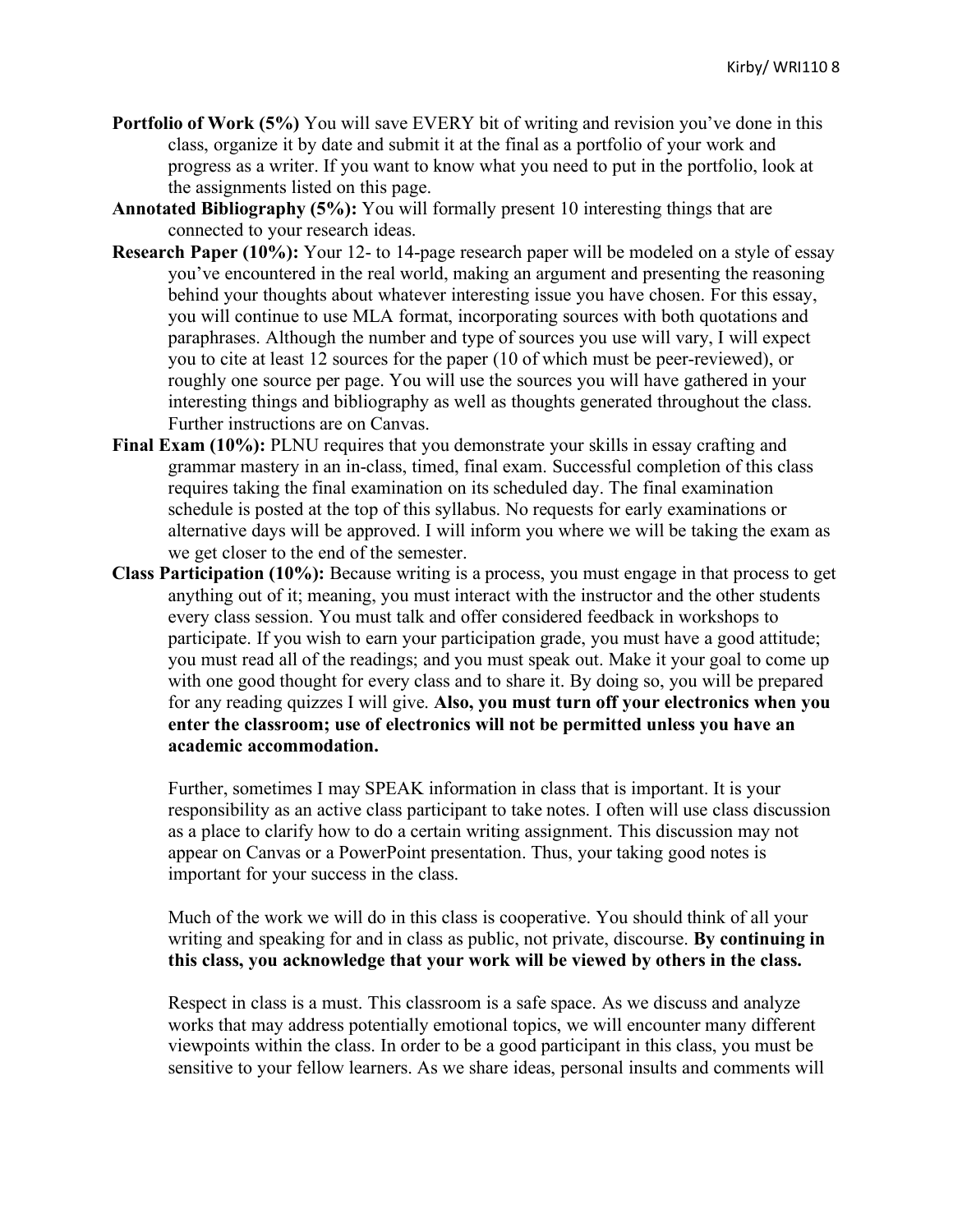not be tolerated. I will ask you to leave if you cannot be kind. If you aren't sure how to phrase your opinion, please ask me. The best rule to follow: **be kind.**

*\*For all of these assignments, further instructions will be given on Canvas and/or in class\**

### **How will I know my grade in the class?**

Because writing is a process, I want you to be able to engage in your work, taking the tools you learn from each piece you produce into the next without worrying about how many points you might lose on an individual piece of prose. To eliminate grade anxiety, I've set this course up on a contract grading model. This model means that you can choose which grade you would like to earn right now at the beginning of the semester and then allocate your time wisely to earning that grade. Though you will not get an individual score on your papers, I will give you one opportunity to redo the work if it does not meet contract standards.

Everyone defaults to a B-contract which is earned entirely on the basis of what you do—on your conscientious effort and participation. **This grade does not come from my judgment about the quality of your writing; but rather, your engagement with the process and whether or not you demonstrate that you are attempting to use the tools focused on in the specific essay** (I will have detailed instructions for each essay on CANVAS). However, grades higher than B are predicated on my judgment of your writing. A work is determined on your effort and engagement as well as the stellar quality of your writing.

If you are interested in a grade lower than a B, please meet with me to discuss your options.

## **To earn a B grade in this class, you will**

1. attend class regularly, missing no more than 3 classes this semester;

2. come to class on time (being late to class 3 times counts as one absence);

3. contribute to class discussion and participate in all in-class activities;

4. read every essay/book chapter assigned;

5. give thoughtful peer feedback during class workshops and work faithfully with your groups on other collaborative tasks (e.g., sharing papers, commenting on drafts, peer editing, in-class activities, answering peer questions);

6. make substantive revisions when the assignment is to revise—extending or changing the thinking or organization—not just editing or touching up;

7. meet due dates and writing criteria for all the writing assignments (except those with \* by them);

8. submit your final portfolio with all writing assignments in it;

9. attend an individual conference with me;

10. take the final;

11. attend the two library orientation days and do the library assignments.

*\*For a grade of B+, you will be an active and positive contributor to our classes, offering a respectful spirit and coming up with insightful ideas and worthwhile feedback.*

I will not accept work that does not meet with the quality expected of a B. If you do not do Bquality work, then I will not accept it. The fluctuation in the points scale allows that there can be variable effort and quality put in at the B level. Thus you can earn a B- or a B+.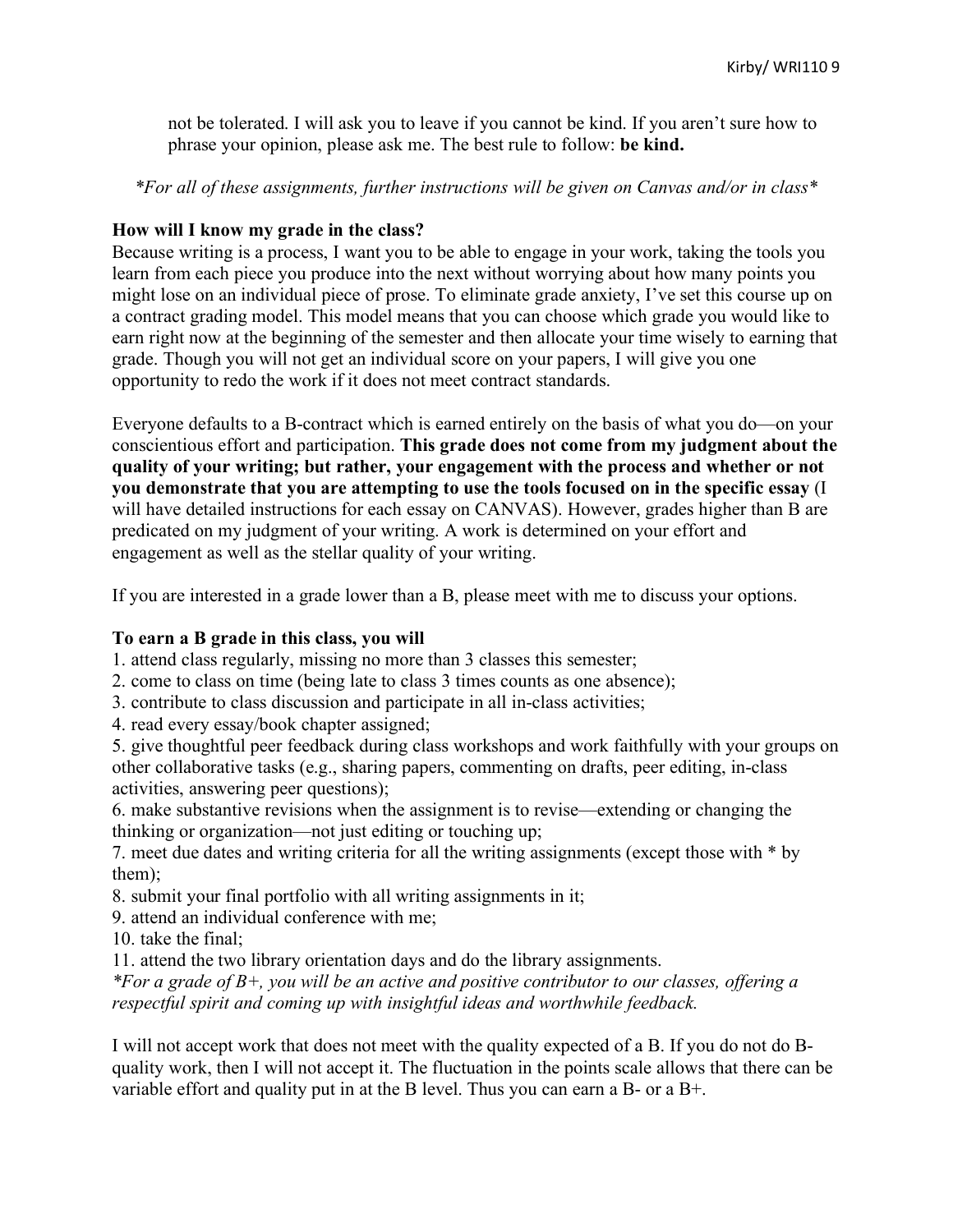**Extra credit**: attend a literary event at some point in the semester (can be on or off campus) and write a 500-word response—this assignment can replace one skill-building essay.

#### **To earn an A grade, you will do all the B work to a high level of excellence as well as**

1. turn in printed out annotations for all the essays found on Canvas;

2. complete the assignments with an \* by them.

*\*For a grade of A, you will be an active and positive contributor to our classes, offering a respectful spirit and coming up with insightful ideas and worthwhile feedback.*

I will not accept work that does not meet with the quality expected of an A. If you do not do A-quality work, then I will not accept it. The fluctuation in the points scale allows that there can be variable effort and quality put in at the A level. Thus you can earn an A- or an A (sorry there are no A+s).

#### **What is the Writers' Studio?**

You will take a diagnostic essay that will reveal your strengths and weaknesses as a writer, thinker, and communicator on the college entry level. Your exam scores and your professor's discretion will determine whether or not you will benefit the most by enrolling in WRI 097, which is the Writing Skills Tutorial held in the Writers' Studio. If your scores reveal that you need to enroll in WRI 097, you will fulfill the requirements by working on your writing skills with trained tutors in the Writers' Studio once-a-week for 10 weeks beginning the third week of the semester. You will be required to attend an introductory session to the Studio the second week of classes. During that session you will sign-up for a time to work with a writing consultant throughout the semester. The writing assignments you work on in the consultant will be writing assignments assigned in this writing course. Students who work in the Studio benefit greatly from the time spent working alongside a pedagogically trained fellow writer. The fee for the Studio, WRI 097, is \$150.00. Should you discover you have the privilege of working in the Studio, know that the \$150.00 lab fee replaces a 3 unit, not-for-college credit, \$3,700.00 course your scores would have previously required you to take. **Failure to complete WRI 097 will result in a failing grade in WRI 110 and a reentry into the Studio the following semester to complete 10 sessions.**

**This syllabus is a contract. If you continue in this course, then you agree to comply with the class policies as stated here.**

| A             | 93-100 Percent |
|---------------|----------------|
| $A-$          | 90-92          |
| $B+$          | 89-88          |
| B             | 87-83          |
| $B-$          | 82-80          |
| $C+$          | 79-78          |
| $\mathcal{C}$ | 77-73          |
| $C-$          | 72-70          |
| $D+$          | 69-68          |
| D             | 67-63          |
| D-            | $62 - 60$      |
| F             | Below 60       |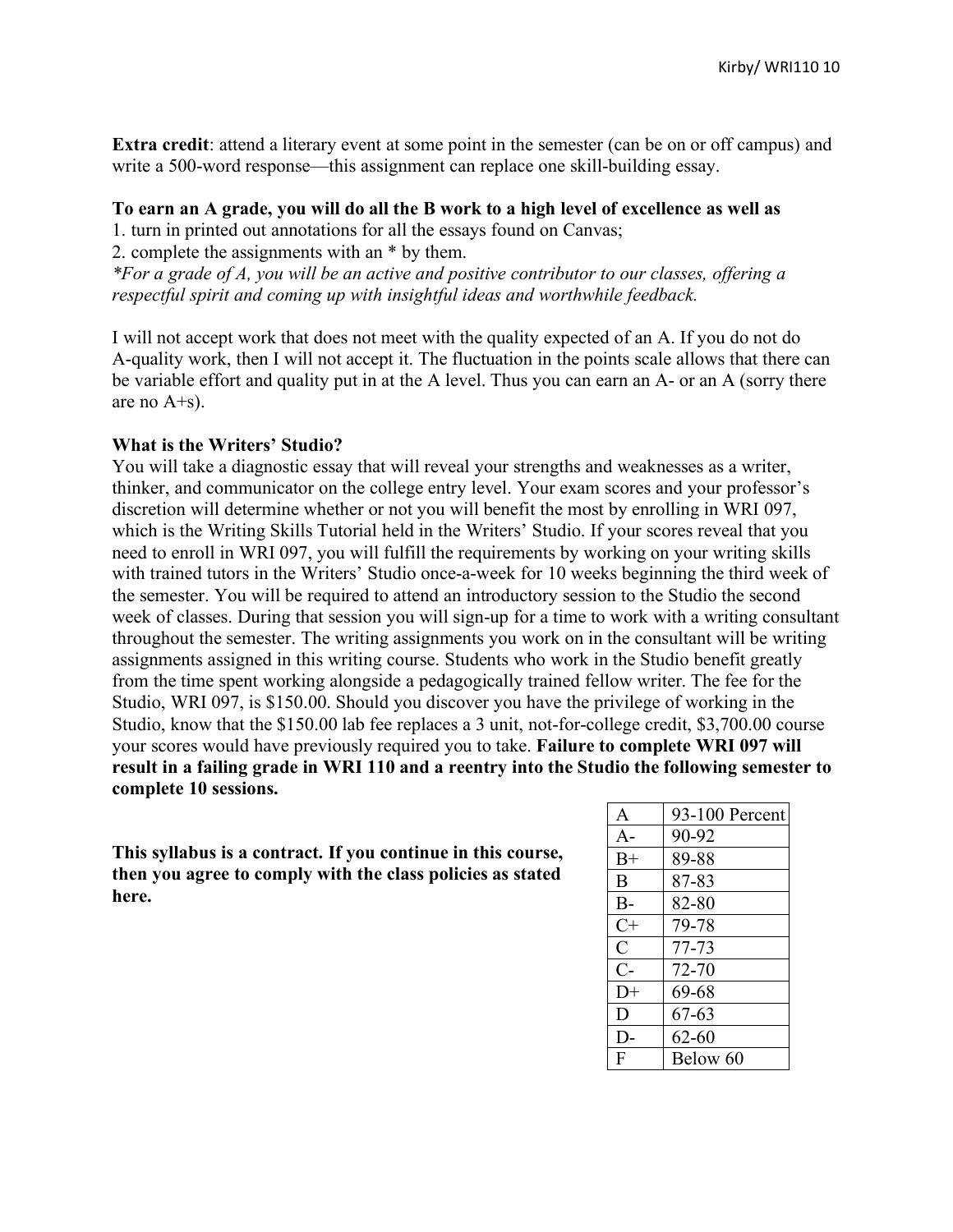#### Kirby/ WRI110 11

#### **Schedule**<sup>4</sup>

\*Subject to Change as needed to facilitate course goals.\* \*\*Readings and assignments are due on the date listed.\*\* \*\*\*LS denotes readings from *The Little Seagull Handbook.*\*\*\* \*\*\*\*CR denotes readings from *The Craft of Research, 4th Edition*\*\*\*\* \*\*\*\*\*(Canvas) denotes readings can be found on Canvas in PAGES section.\*\*\*\*\*

#### **Week 1**

| 8 January  | Syllabus/Getting to Know You                    |
|------------|-------------------------------------------------|
| 9 January  | Diagnostic Exam                                 |
| 11 January | Steinbeck "Log from the Sea of Cortez" (Canvas) |
|            | LS W-16 Reading Strategies (pp.83 $-88$ )       |
|            | LS MLA Style (pp.119 -169)                      |
|            | <b>DUE:</b> Annotation Steinbeck                |
|            | *DUE: An Interesting Thing $#1$                 |

#### **Week 2**

| 14 January        | Warner "Why They Can't Write" (Canvas)<br>Bolles "What Color Is Your Parachute" (Canvas)<br><b>DUE:</b> Seven Stories                              |
|-------------------|----------------------------------------------------------------------------------------------------------------------------------------------------|
| 16 January        | Pliny the Elder excerpts from "Natural History" (Canvas)<br>CR I Prologue and 1 Thinking in Print (pp. $1 - 15$ )<br>*DUE: An Interesting Thing #2 |
| <b>18 January</b> | LS W-1 Writing Contexts $(pp.2 - 5)$<br>LS W-8 Rhetorical Analyses (pp.49 $-$ 53)<br>Eisner: Telling Stories (Canvas)<br><b>DUE</b> : Contract     |

#### **Week 3**

| 21 January | <b>NO CLASS</b>                                          |
|------------|----------------------------------------------------------|
| 23 January | LS W-4 Developing Paragraphs (pp. $17 - 29$ )            |
|            | $CR$ 2 Connecting With Your Reader (pp. 16 – 27)         |
|            | <b>DUE</b> : PBJ                                         |
|            | *DUE: An Interesting Thing $#3$                          |
| 25 January | LS W-3 Writing Processes $(pp.9 - 16)$                   |
|            | CR 15 Communicating Evidence Visually (pp. $214 - 231$ ) |
|            | <b>DUE:</b> Contract Revised                             |

 $\overline{a}$ 

<sup>4</sup> Note: I reserve the right to change the syllabus as needed to facilitate our course goals. You will receive notification of these changes; after which time, you are responsible for required material.

Disclaimer: This class is taught at the college level; therefore, reading materials may be adult and/or controversial in connotation and/or denotation. The purpose of presenting such material is to expose you to various viewpoints viewpoints that will act as sources for discussions. For this reason, no alternate materials will be provided.

Final Disclaimer: You will write A LOT. Writing is a muscle that must be exercised. Every week, there will be a writing assignment of at least 1 to 3 pages.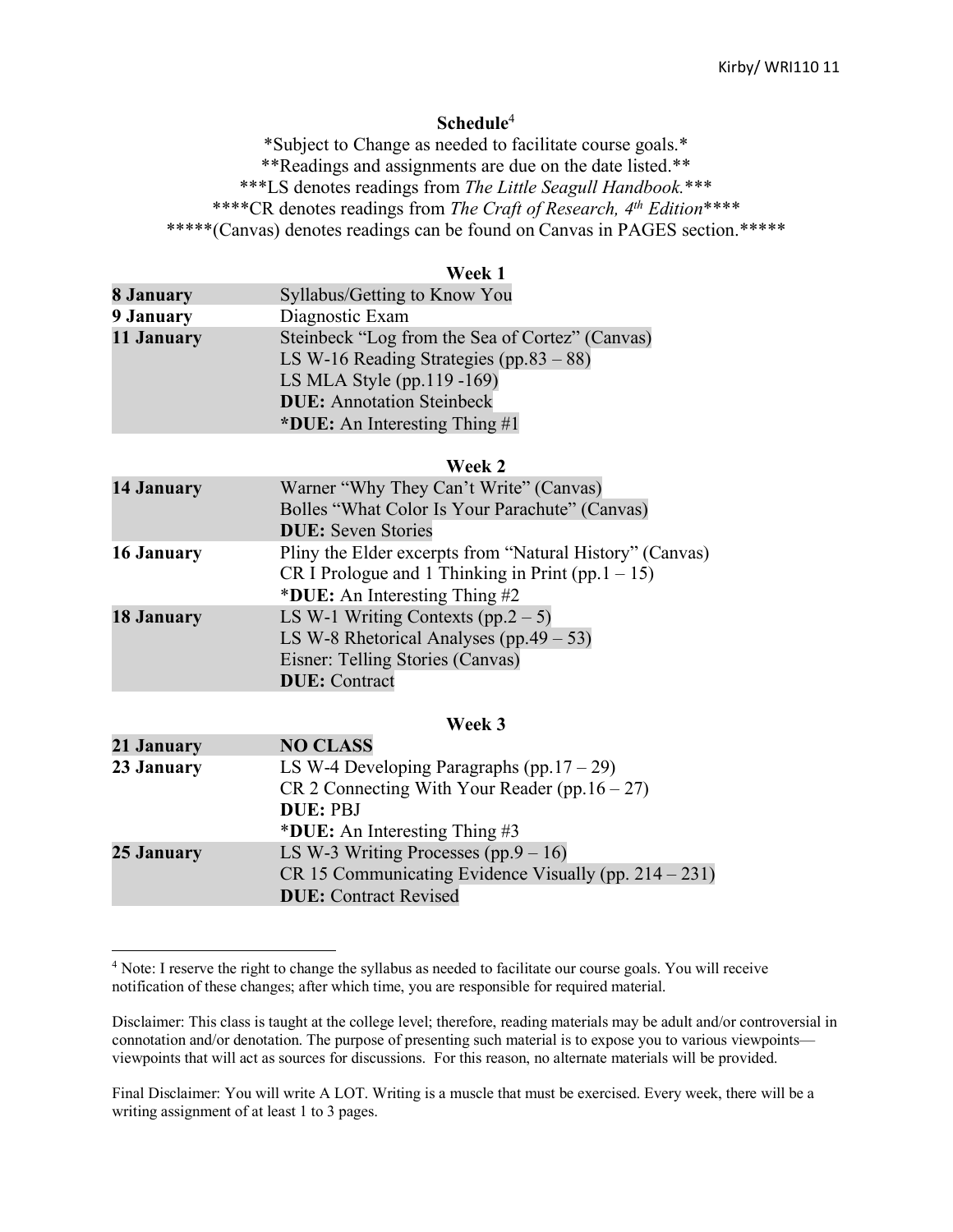| Week 4                                                |
|-------------------------------------------------------|
| Microbes and Mood (Handout)                           |
| LS R-1 Doing Research (pp. $90 - 102$ )               |
| $CR 6$ Engaging Sources (pp.85 – 104)                 |
| <b>DUE:</b> Citation Scavenger Hunt                   |
| LS R-2 Evaluating Sources (pp. $102 - 105$ )          |
| $CR$ 9 Assembling Reasons and Evidence (pp.132 – 140) |
| *DUE: An Interesting Thing #4                         |
| <b>DUE:</b> How Do I?                                 |
| CR 3 From Topics to Questions $(pp.33 - 48)$          |
|                                                       |

### **Week 5**

| <b>4 February</b> | <b>LIBRARY DAY</b>                                                    |
|-------------------|-----------------------------------------------------------------------|
|                   | CR 4 From Questions to a Problem $(pp.49 - 64)$                       |
| <b>6 February</b> | LIBRARY DAY                                                           |
|                   | CR 5 From Problems to Solutions (pp.65 – 84)                          |
|                   | *DUE: An Interesting Thing #5                                         |
| 8 February        | LS R-3 Synthesizing Ideas (pp.105 $-107$ )                            |
|                   | LS R-4 Integrating Sources and Avoiding Plagiarism (pp. $107 - 118$ ) |
|                   | <b>DUE:</b> WebQuest)                                                 |

# **Week 6**

| 11 February        | LS W-7 Arguments (pp.43 $-48$ )              |
|--------------------|----------------------------------------------|
|                    | LS W-9 Reports $(pp.54-57)$                  |
|                    | <b>DUE:</b> Hotdog Sandwich                  |
| 13 February        | LS E-4 Editing Quotations (pp. $298 - 304$ ) |
|                    | LS P-4 Quotation Marks (pp. $395 - 399$ )    |
|                    | *DUE: An Interesting Thing #6                |
| <b>15 February</b> | <b>TBD</b>                                   |
|                    | <b>DUE:</b> Library Worksheet                |

# **Week 7**

| <b>18 February</b> | $CR$ 7 Making Good Arguments (pp. 105 – 121) |
|--------------------|----------------------------------------------|
|                    | <b>DUE:</b> Revised Hotdog Sandwich          |
| 20 February        | $CR 8$ Making Claims (pp. 122 – 130)         |
|                    | *DUE: An Interesting Thing #7                |
| 22 February        | CR 11 Warrants (pp. $155 - 172$ )            |
|                    | <b>DUE:</b> Stereotypical Jesus              |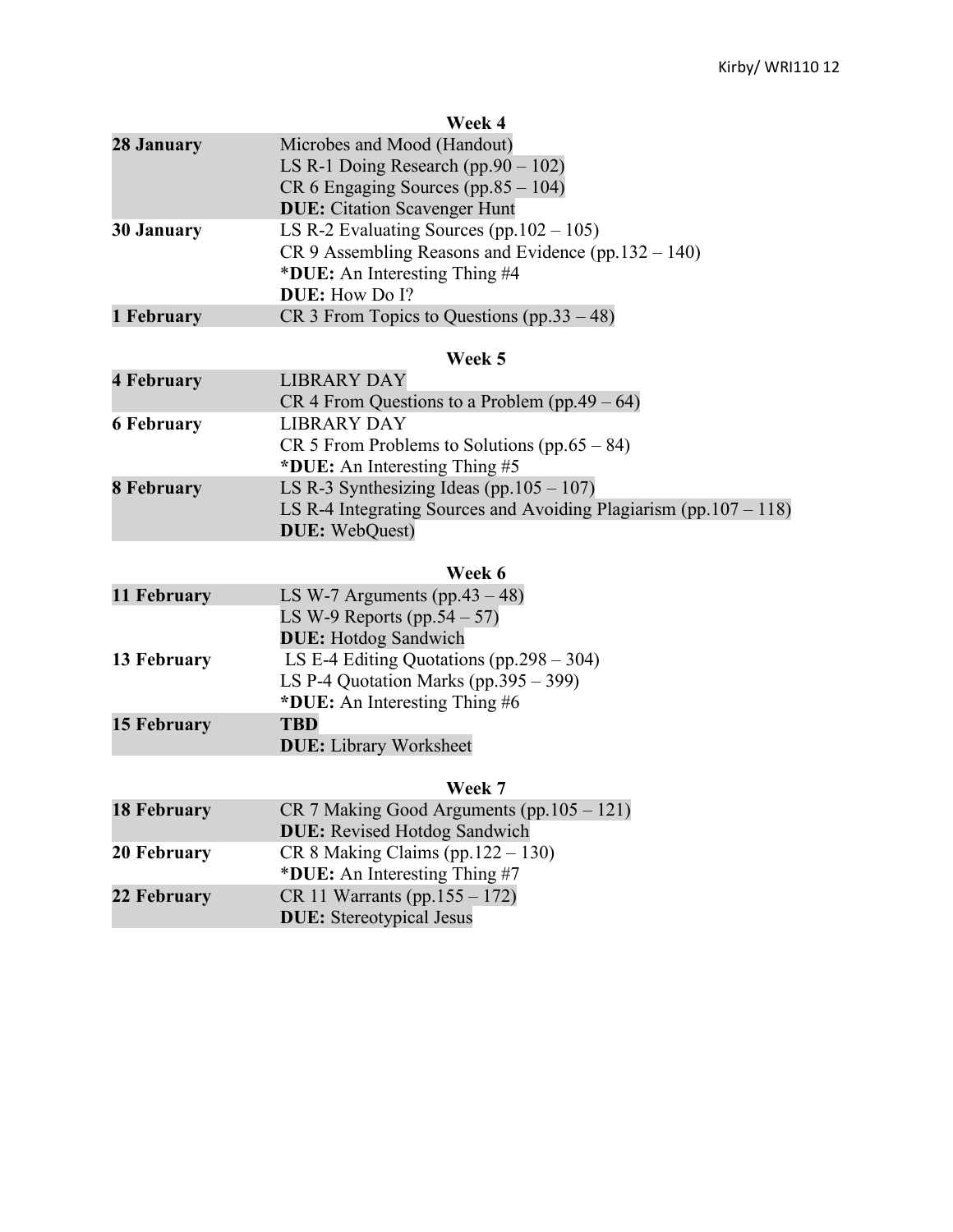#### **Week 8**

| LS W-14 Annotated Bibliographies $(pp.74-78)$  |
|------------------------------------------------|
| CR 14 Incorporating Sources $(pp.200 - 213)$   |
| <b>DUE:</b> Get Angry                          |
| <b>CR IV Writing Your Argument</b>             |
| CR 12 Planning and Drafting (pp. $173 - 188$ ) |
| <b>DUE:</b> Revised Get Angry                  |
| *DUE: An Interesting Thing #8                  |
| <b>TBD</b>                                     |
| *DUE: Tear Gas                                 |
|                                                |

#### **Week 9**

# **4 March – 8 March SPRING BREAK – NO CLASS**

### **Week 10**

| 11 March | CR 10 Acknowledgements and Responses (pp. $141 - 154$ )             |
|----------|---------------------------------------------------------------------|
|          | $CR$ 13 Organizing Your Argument (pp. 189 – 199)                    |
| 13 March | CR 16 Introductions and Conclusions $(pp.232 - 247)$                |
|          | <b>DUE:</b> Annotated Bibliography $-10$ Related Interesting Things |
| 15 March | LS W-12 Proposals (pp.66 $-69$ )                                    |
|          | Weisman "Monkey Koan" (excerpt from The World Without Us (Canvas))  |

### **Week 11**

**18 March – 22 March** INDIVIDUAL CONFERENCES **DUE:** Proposal

|          | Week 12                                       |
|----------|-----------------------------------------------|
| 25 March | CR 17 Revising Style (pp. $248 - 268$ )       |
| 27 March | <b>NO CLASS (Independent Work on Project)</b> |
| 29 March | <b>NO CLASS (Independent Work on Project)</b> |

### **Week 13**

| 1 April | <b>TBD</b>                                   |
|---------|----------------------------------------------|
|         | <b>DUE:</b> Draft Research Paper             |
| 3 April | <b>TBD</b>                                   |
| 5 April | LS W-10 Personal Narratives (pp. $58 - 61$ ) |
|         | Root "Beyond Linearity" (Canvas)             |
|         | Dillard "Living Like Weasels" (Canvas)       |

## **Week 14**

**8 April - 12 April** WORKSHOPS